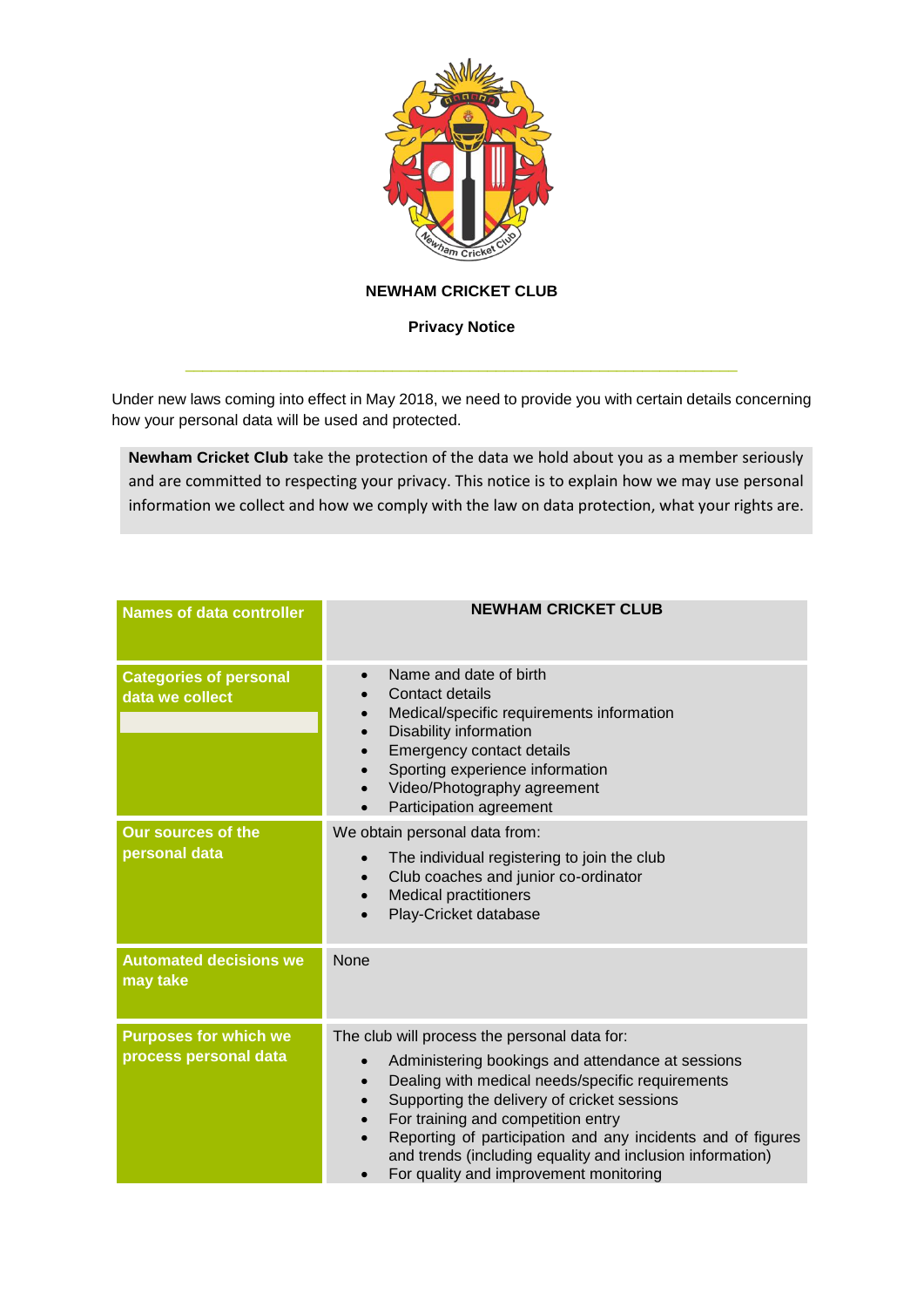

| Who we will disclose your<br>personal data to      | Leagues<br>The ECB<br>Coaches and other volunteers for administrating training<br>sessions<br>The County Cricket Board that supports the local Cricket<br>Club whose programmes you have registered for<br>Volunteers who work at cricket clubs/venues to support the<br>$\bullet$<br>delivery of sessions.                                                                                                                                                                                     |
|----------------------------------------------------|-------------------------------------------------------------------------------------------------------------------------------------------------------------------------------------------------------------------------------------------------------------------------------------------------------------------------------------------------------------------------------------------------------------------------------------------------------------------------------------------------|
| <b>Legal basis for</b><br>processing your personal | The legal basis for the collection and processing of your personal<br>data is:                                                                                                                                                                                                                                                                                                                                                                                                                  |
| data                                               | for administration and programme delivery: that it is<br>necessary to fulfil the contract that you are going to enter into or<br>have entered into with us<br>for dealing with medical needs: that you have given your<br>$\bullet$<br>explicit consentor in your vital interests.<br>in all other cases: that it is necessary for our legitimate interests<br>which are to build a programme to encourage participation in<br>cricket and does not prejudice or harm your rights and freedoms. |
| Your right to withdraw<br>consent                  | Where you have given your consent to any processing of personal<br>data, you have the right to withdraw that consent at any time. If you<br>do, it will not affect the lawfulness of any processing for which we had<br>consent prior to your withdrawing it.                                                                                                                                                                                                                                   |
| <b>Location of your personal</b><br>data           | The Club will keep your personal data within the European Economic<br>Area.                                                                                                                                                                                                                                                                                                                                                                                                                     |
| How long we will keep<br>your personal data for    | We will not retain your personal data for longer than is reasonable<br>and necessary for the purposes for which it was collected. We shall<br>retain your personal data for such time as you are registered with<br>Newham Cricket Club as a member.<br>2 years after you cease to be a member of Newham Cricket Club or<br>play an active part in Newham Cricket Club we shall delete your data.                                                                                               |
| Your rights in respect of<br>your personal data    | You have the right of access to your personal data and, in some<br>cases, to require us to restrict, erase or rectify it or to object to our<br>processing it, and the right of data portability.                                                                                                                                                                                                                                                                                               |
| <b>Our contact details</b>                         | Amitabh Lall, Newham Cricket Club, Bobby Moore Pavilion,<br><b>Flanders Field, London E6 2SG</b><br>email. newhamcricketinfo@gmail.com<br>phone.020 8586 7070                                                                                                                                                                                                                                                                                                                                   |